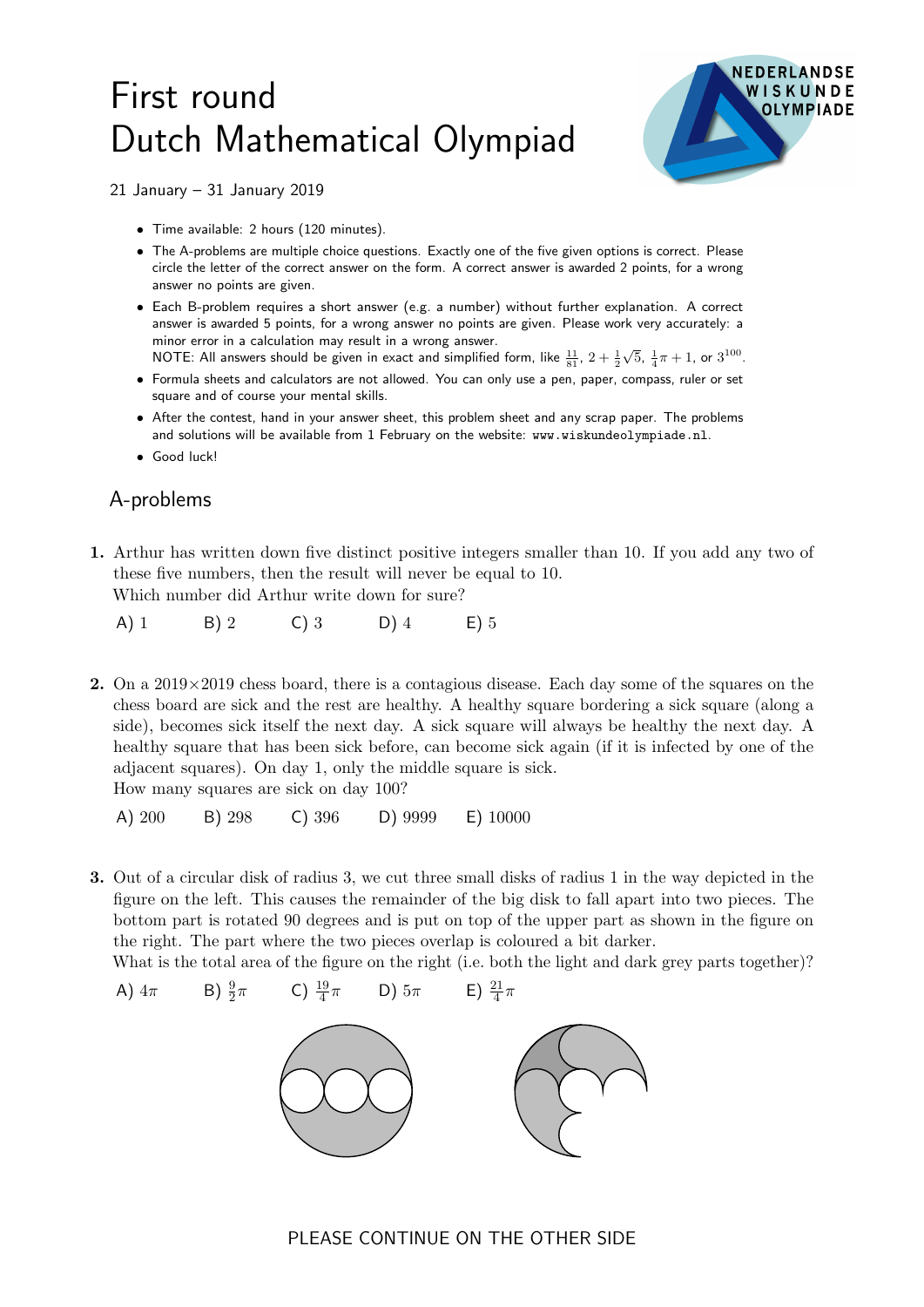- 4. There are 13 distinct multiples of 7 that consist of two digits. You want to create a longest possible chain consisting of these multiples, where two multiples can only be adjacent if the last digit of the left multiple equals the first digit of the right multiple. You can use each multiple at most once. For example,  $21 - 14 - 49$  is an admissible chain of length 3. What is the maximum length of an admissible chain?
	- A) 6 B) 7 C) 8 D) 9 E) 10
- 5. In a table with two rows and five columns, each of the squares is coloured black or white according to the following rules:
	- Two adjacent columns may never have the same number of black squares.
	- Two  $2 \times 2$ -squares that overlap in one column may never have the same number of black squares.

How many possible colourings of the table comply with these rules?

- A) 6 B) 8 C) 12 D) 20 E) 24
- 6. Which of the following numbers is the largest number you can get by separating the numbers 1, 2, 3, 4, and 5 by using each of the operations +, −, :, and × exactly once, where you may use parentheses to indicate the order in which the operations should be executed? For example:  $(5-3)\times(4+1):2=5.$ 
	- A) 21 B)  $\frac{53}{2}$ C) 33 D)  $\frac{69}{2}$ E) 35
- 7. Agatha, Isa and Nick each have a different kind of bike. One of them has an electric bike, one has a racing bike, and one has a mountain bike. The bikes have different colours: green, blue and black. The three owners make two statements each, of which one is true and the other is false:
	- Agatha says: "I have an electric bike. Isa has a blue bike."
	- Isa says: "I have a mountain bike. Nick has an electric bike."
	- Nick says: "I have a blue bike. The racing bike is black."

Exactly one of the following statements is certainly true. Which one?

- 
- A) Agatha has a green bike. B) Agatha has a mountain bike.
- C) Isa has a green bike. D) Isa has a mountain bike.
- 
- E) Nick has an electric bike.
- 8. Quadrilateral ABCD has right angles at A and D. A circle of radius 10 fits neatly inside the quadrilateral and touches all four sides. The length of edge  $BC$  is 24. The midpoint of edge  $AD$  is called  $E$  and the midpoint of edge BC is called F.

What is the length of EF?

A)  $\frac{43}{2}$  $B) \frac{13}{2}$  $\sqrt{11}$  C)  $\frac{33}{5}$  $\sqrt{11}$  D) 22 E)  $\frac{45}{2}$